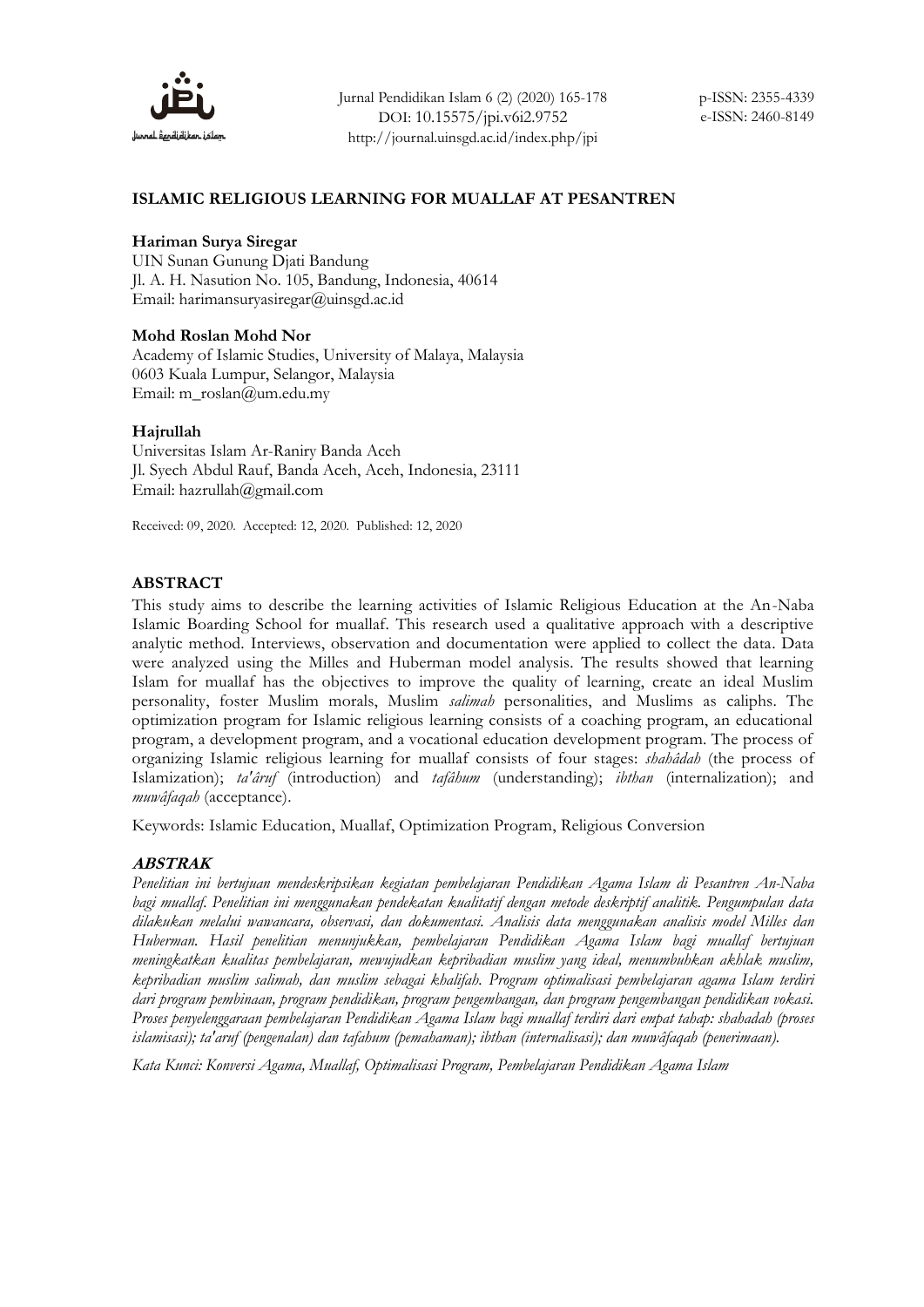# **INTRODUCTION**

Religion, to borrow the term from anthropologists is a universal phenomenon found in every society. In line with this, Henri Bergson's stated that there has never been a society with local religions. In particular, Raymonth Firth's expressed that religion is universal in human societies (Hadidjah & Karman, 2010). Humans as homo religious is a reality. This statement confirms that humans have a natural disposition in choosing their beliefs, including when someone chooses to become a convert. Convert refers to someone who transforms his belief from one religion to another (Maraghi, 2000; McGuire, 2002; Rahman et al., 2019). In Islamic term, this individual conversion to new religion is called *muallaf* (converts).

Islam is a universal religion. This religion has been followed by millions people all around the world. It is open to all regardless people color, tribe and other cultural aspects. Anyone can adhere to the religion. Therefore it is the responsibility of every Muslim whether an individual, community or government and non-governmental organization to convey the teachings of Islam to non-Muslims. The guiding efforts should be provided to these groups after their religious conversion to Islam. They are known as the muallaf .

Tumanggor (2016), Buxant. et al. (2009), Chauhan (2017), described that converting to Islam is a form of religious conversion related to accepting this new religion based on needs and aspirations. According to the researches, one of these needs and aspirations is influenced by social conditions (religious realities) (James, 1967; Boz, 2011; Harun, et. al., 2012). Furthermore, Hakim (2019) and Yudha & Setiyowati (2016) stated that there are factors behind a person's religious conversion, including marriage, psychological conflicts, selfawareness, and self-will. Hardi (2019) and Kurnia & Sani (2018) showed that the conversion of Chinese ethnic religions or beliefs to Islam or Christianity is generally caused by marriage with indigenous tribes. According to Noviza (2015), religious conversion among congregations of the Muhammad Cheng Ho Mosque in Palembang is due to psychological and social factors. Other contributing factors include the influence of interpersonal relationships and the influence of advice from friends or families, liberation from inner pressure, loneliness, and lack of recognition from friends and families (Noviza, 2015).

In the context of religious conversion, when a person has officially experienced a new nuance in belief, he is required to be able to know the values of a new religious system, to behave according to the new system, to be able to adjust and carry out activities according to the new religion. Ideally, religious conversion requires a person's life to change because changing religions is a fundamental change and arrangement of one's identity, meaning of life, and activities (Abdillah & Sjafei, 2019; [Kilbourne,](javascript:;) & [James,](javascript:;) 1989; Zinnbauer & Kenneth, 2015). When a person is converted, he or she learns to adapt to many things about the new religious system. Research conducted by Emang, (2014) on Chinese religious conversion in Bengkulu, they reported that persons converting to Islam require circumcision, abstinence from eating prohibited foods, such as pork, abstinence from drinking alcohol, prostitution, lying, and gambling.

A number of muallaf admitted that before their religious conversion experience, they were confused about finding people or institutions that could help them answer religious problems. They have problems in carrying out Islamic teachings, especially the pillars of Islam. The problems include feeling lazy to perform praying and fasting Ramadan, lacking awareness of converts, feeling doubt in carrying out obligations, taking time to carry out their obligations, and looking for conformity in deepening Islamic teachings (Supriadi, 2018; Gepu, 2018). Responding to the problems encountered by converts to Islam, the Ministry of Religion of the Republic of Indonesia in 2009 held a forum of discussion, which took place at the Tryas Hotel Cirebon. In that discussion forum, converting people to Islam have expressed that they did religious conversion because they must meet the requirements to marry a Muslim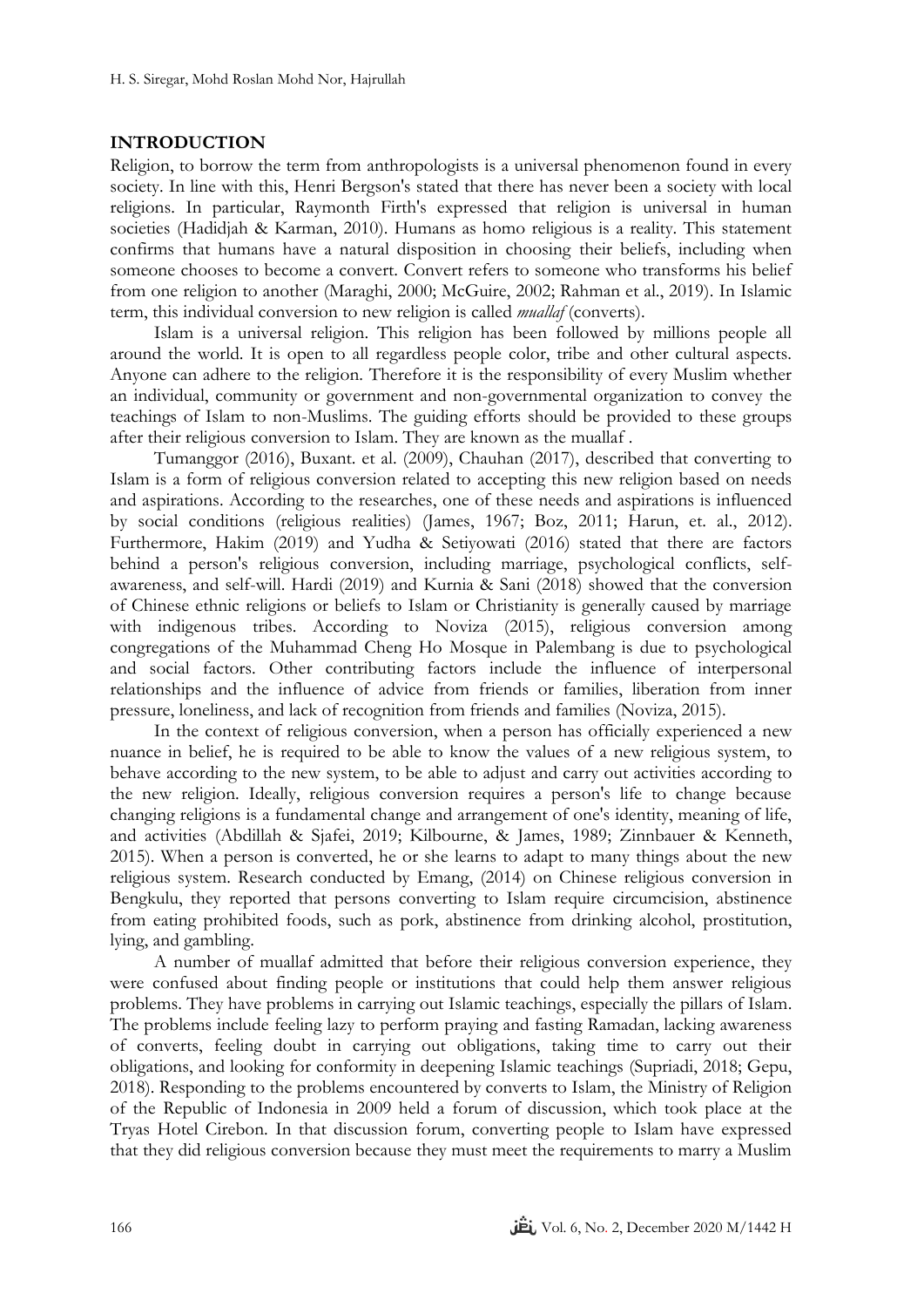woman. One of the convert participants expressed the existence of converts who returned to their previous beliefs (*murtad*). There is a stereotypical view of converts who return to their previous religion. They have converted to Islam just to play with Islamic creeds (Muljana, 2011).

There are many reasons why muallaf return to their previous religion. Apart from the stereotypical view of converts about their religious conversion, it is necessary to look for the factors that cause their faith to waver so that they return to their previous religion. This phenomenon has something to do with the findings reported by Noviza, (2015). The factors include interpersonal relationships, advice from closest people, liberation from inner pressure, loneliness, and lack of recognition can be used as references. Efforts to provide the understanding and deepening of how to worship, behave and build communication between humans as social beings to converts need to be carried out continuously and in a structured manner so that muallaf can increase their faith, devotion, and belief that Islam as their religion can solve their problems. Someone who chooses a religion that Allah loves needs to be followed up by optimizing Islamic religious education learning.

There is a huge number of muallaf in Indonesia. According to Widodo (2017), the number of muallaf in Indonesia has reached 10,000. Referring to these data, educational institutions such as Islamic boarding schools for converts have great opportunities to develop Islam in Indonesia. Some places in Indonesia are dedicated to fostering converts to deepening the teachings of Islam, such as Basecamp Meratus in South Kalimantan, Islamic guidance for Dayaks in Kalimantan, training for converts in the Sidraf area, training for converts in Negeri Sembilan, Malaysia, Attaibin Islamic Boarding School, Cibinong, Bogor, and others.

Muallaf, who study Islam in these institutions, often experience doubts in implementing Islamic teachings. Meanwhile, human challenges are generally dominated by individual internal challenges. For example, the nature of a happy person with what is already there and the drive of curiosity, which Ramayulis, (2009) calls curiosity. Guiding muallaf was done through the establishment of Cheng Hoo Mosque throughout Indonesia. This effort is seen as as part of social responsibility and mutual care among Chinese and other non-Chinese Muslims. In the future, the prospects for the fostering of the ethnic Chinese Muslim community in Indonesia would certainly benefit from greater systematization and organizational management. This study also finds that advancements in information technology present opportunities, as well as challenges in the millennial era to spread the teaching of Islam (Mahfud, 2018).

Muallaf can be found in some countries whose majority religion is not Islam like South Korea. In the country, muallaf has reached a very significant increase in the number of converts (Muallaf) statistical number. Muallaf in Kore is very high, but they are limited in Language. Worship facilities are also very rarely found to be used by muallaf. Learning media are generally presented and delivered in English. This makes most Korean people difficult to understand Islam because of language barrier. They need more sources delivered using Korean Language (Praditasari et.al, 2019).

Behind the curiosity, sometimes humans, including converts, have a mental attitude of doubt, so they need friends who can motivate them to uphold religion and live a normal life in the future. There are four main problems experienced by converts psychologically, namely changing religions, converting to religion, becoming converts, and self-change where changes occur not only in themselves but also in social interactions (Umam, 2014). In this context, Muslims' role is expected to provide motivation and confidence to converts around them in the form of Islamic religious learning activities. This support and motivation are needed to strengthen his new belief to cling to his religion.

Islamic religious education for muallaf needs to be well designed and implemented effectively and efficiently. This is aimed at providing converts the ease and joy of being a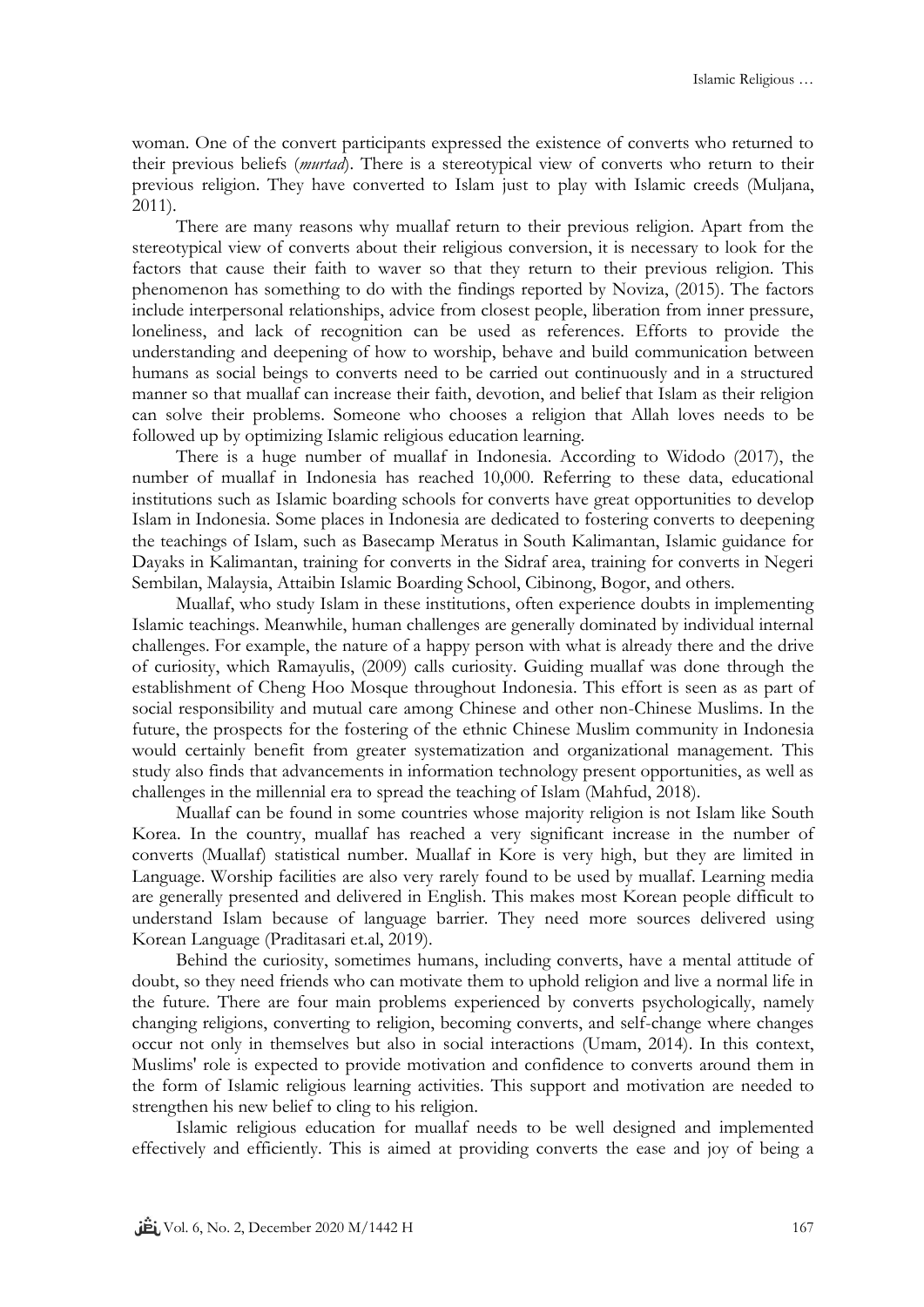Muslim. There are several patterns of Islamic religious education carried out for converts. For example, Hakim (2013) reports on the pattern of fostering the Islamic religion in Sidrap, South Sulawesi, which accentuates the development of individual obligations. Hidayati (2014) reports research on coaching for converts in Singkawang, Kalimantan through guidance and counseling.

From an education perspective, a learning activity - according to some experts' views has several components, including objectives, teachers, students, curriculum, methods, and evaluation (Hawi, 2013; Mahfud, 2011). Likewise, learning Islamic religious education for converts also refers to these components. Muallaf educating institutions in Indonesia are active in nurturing and fostering students (converts) to have the best knowledge, abilities, behavior, and attitudes of Islam, both vertically (interacting with Allah) And horizontally (interacting with society and their environment through the process learn and practice regularly the pillars *imân, islâm*, and *iḥsân*. The Islamic education institutions for converts have also offer learning programs for converts. One of them is Pesantren An-Naba, a foundation focusing on educating muallaf to Islam.

At a pesantren, as an institution that focuses on religious education, teaching and learning is the main activity in enhancing students' capacities. Pohl (2006) noted that although pesantren is a place for learning the Arabic language, there have always been difficulties in the process of teaching and learning. One of which is the limited facilities and medium for teaching, so limited that teachers are left with no choice other than to just deliver their lessons in the classrooms (Wekke & Hamid, 2013).

Pesantren are Islamic educational institutions that share many common characteristics. Their physical and organisational structures commonly share several elements: mosque, dormitory, students (popularly called santri), and kiai (Islamic scholar who leads pesantren). The central place is occupied by a mosque where the students and kiai pray five times a day, and do other activities that involve a large number of people, such as public lectures, collective prayers, and public preaching. The house of the kiai is commonly located beside the mosque and the dormitory where the students reside. Today's pesantren alsocommonly have class rooms and other school buildings. The other characteristic is the teaching of Islamic texts, organised mainly after prayer times (Isbah, 2020).

Pesantren An-Naba serves as an institution that provides guidance on Islamic religious learning for muallaf. However, to date, scholarly research on the work of Pesantren An-Naba still very rare. There is a need to conduct a serious study on the institution. There are some questions that can be raised, whether An-Naba has the same program as other institutions that deal with the process of nurturing muallaf, what are the goals and orientation of the development of Islamic religious education at the foundation; how is the learning process; and how is the learning model used? The research on An-Naba is vital since this educational institution converts to the capital city with the various challenges they face. This has an impact on the learning programs offered to converts, including the methods and models used.

# **METHOD**

The method used in this study is a qualitative approach. This approach aimed to uncover ideas and optimization of Islamic religious learning at the An-Naba Center Muslim community. To collect the data, observation, documentation, and interview were conducted. Triangulation was applied to ensure the credibility of the data. The data were then analyzed inductively since qualitative research results emphasize meaning more than generalization (Sugiyono, 2014).

This study applied the descriptive method. The researchers conducted interviews with the foundation's leaders, *asatidz* (teachers), and the converts (students) at the Lautze Mosque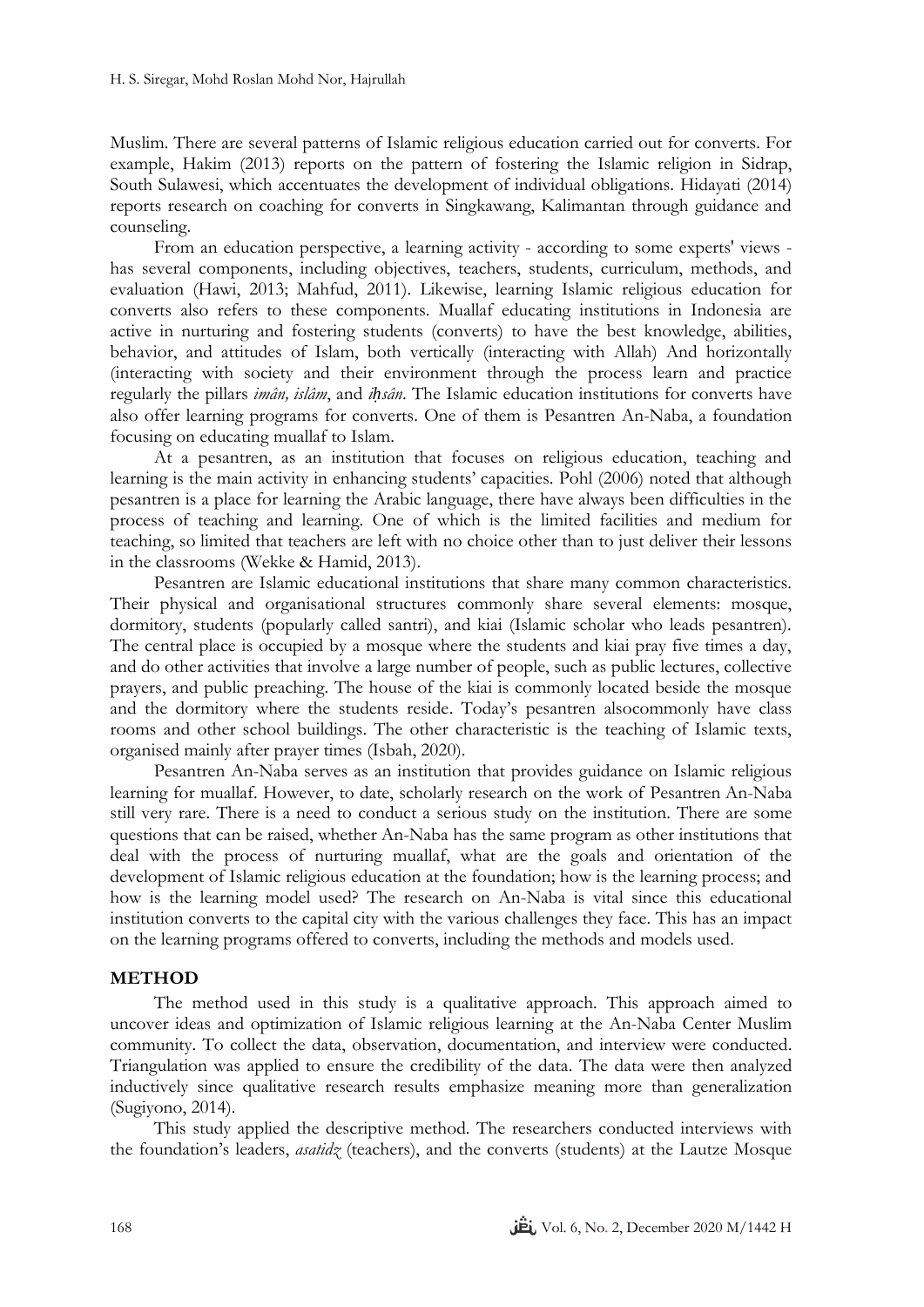and Pesantren An-Naba. The observation was conducted for activities related to the optimization of Islamic learning and religious practices carried out and developed in the Lautze Mosque and at the Pesantren An-Naba.

This study obtained the primary data from *Mudhirul Ma'had* Pesantren An-Naba, Ustad Arifin Nababan; Council of Teachers (*Asatidzah)* teaches at Pesantren An-Naba; the Chairperson (Fedius Ndru) and the teachers who teach at Pesantren An-Naba; and students or muallaf to Islam. Data analysis techniques used in this study are based on the concept of Milles and Huberman, an interactive model that classifies data analysis in three steps, namely: data reduction, data presentation, conclusions; (verification).

# **RESULTS AND DISCUSSIONS**

Based on the objectives of the study, there are three findings to describe in this section. The first findings concern the objectives of Islamic religious learning for muallaf at Pesantren An-Naba. The second finding deals with the optimization of Islamic religious learning at Pesantren An-Naba. The last findings have something to do with the process of Islamic religious learning implementation for muallaf at Pesantren An-Naba.

# **The Objectives of Islamic Religious Learning for Muallaf at Pesantren An-Naba**

This study found that Pesantren An-Naba had designed a learning program and taught various learning materials for muallaf students. The learning activity was carried out classically. This condition becomes exciting because An-Naba Centre belongs to non-formal education with the learning process carried out similar to formal education. This is to say that the institution applied the classical system. The process becomes fascinating because learning activities in the institution used learning guides based on a curriculum created and designed by the institution.

Based on the observation, this study found that Pesantren An-Naba has set the learning objectives. The purpose of Islamic education at Pesantren An-Naba is to realize a human being with a personality of Muslims both physically and mentally, to devote all his deeds to seeking the blessings of Allah, to nurture faith, and to broaden Islamic knowledge. Also, it seeks to explore mutual support to achieve the objective of Islamic religious learning at An-Naba can be realized.

Based on the observation, this study found that Pesantren An-Naba developed Islamic religious learning activities. It designed Islamic religious education learning activity combined with religious material and the effects of daily life behavior. It delivered this learning material in class with religious teachers. The teachers taught material based on their respective subjects. Even though the An-Naba center is included in the non-formal education category, it applied the classical system's learning process as applied to formal educational institutions. It has tried to optimize the Islamic religious learning for muallaf students.

Pesantren An-Naba has a reasonably broad distinction compared to other similar institutions. It educated converts with the system that enables the Islamic educational institution to provide reports on students' mastery of Islamic learning. It can measure and evaluate the student's mastery of the material they learned. The way An-Naba provides Islamic religious instruction is similar to a formal madrasah in providing learning patterns.

In an interview, the Pesantren An-Naba principal has stated that the objectives of Islamic religious learning at the pesantren are to improve the quality of learning; to nurture ideal Muslim personality; and develop Muslim personalities (Nababan, personal communication, July 20, 2018). An-Naba has set its learning objectives for muallaf. It empowers the muallaf students to understand the principles of what they learn in the class. The learning material and activity were provided and compatible with the objectives of Islamic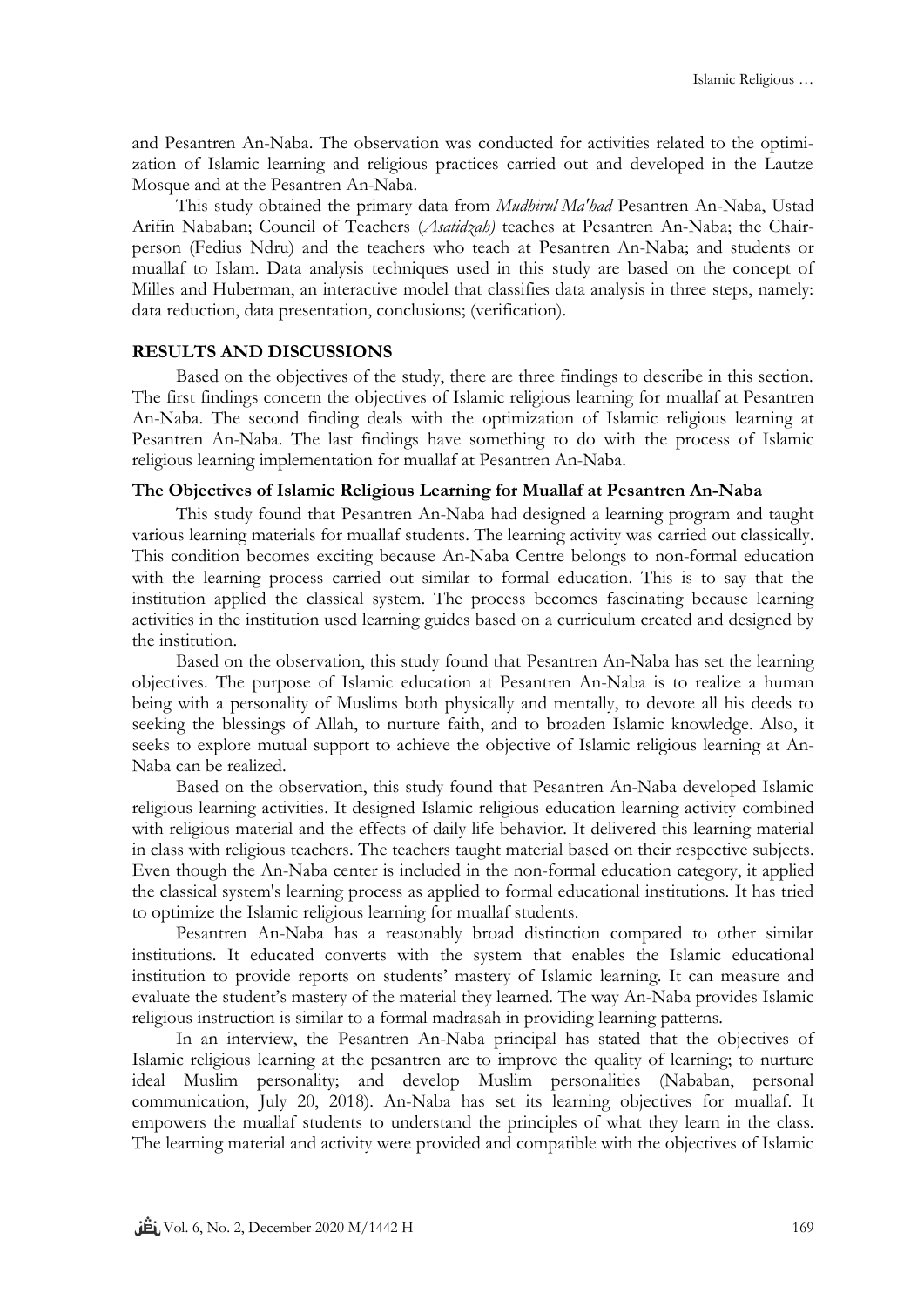religious learning at An-Naba. This educational practice is well managed and implemented to empower the muallaf to nurture Muslim personality and attitude (Kawangit et al., 2012).

From an education perspective, a learning activity - according to some experts' views has several components, including objectives, teachers, students, curriculum, methods, and evaluation (Hawi, 2013; Sutrisno & Suyatno, 2015). The objectives of learning will to some extent establish and set the material and learning activity. Likewise, learning Islamic religious education for converts also refers to these components. The institution should have clear objective to serve Islamic religious educaiton for Muallaf

#### **The Optimization Program for Islamic Religious Learning for Muallaf**

An-Naba was established for a particular reason. According to the principal's interview, he stated that he had established the An-Naba center because he was concerned with muallaf. He used to meet muallaf, who were displaced and slept under the Istiqlal mosque in Jakarta. This condition was very alarming because after converting to Islam, some were driven out of their homes and lived almost without parents or families' protection. This steep road they chose because they believed they were sure Islam is very suitable in fulfilling the inner rumble of the truth of the teachings of Islam (Nababan, personal communication, July 20, 2018)

Muallaf has no easy choice to undergo in their new life. Based on the principal's statement concerning muallaf life, some information could be gathered. They may separate from their loving family. Some were intimidated by relatives, neighbors, and friends who were previously close to them. They were no longer considered part of the family, and even they faced terror threats. This severe condition was challenging for muallaf. Also, they had not developed a proper and secure faith. Some of them committed apostasy and returned to their previous religion. Given this situation, mic sources to empower their faith. We may raise questions: Why are they displaced? Why did they return to apostasy? Why are they left to suffer alone? (Nababan, personal communication, July 20, 2018)

Pesantren An-Naba has its vision to achieve the educational goal. Based on the observation, this study found data concerning the vision and mission. Pesantren An-Naba was established to meet the need of muallaf. It was aimed at assisting muallaf to deal with their fundamental problems. It managed to deliver learning activities to enable muallaf to participate and gain knowledge and practice Islamic teaching. Its main goal is to foster, educate, and support muallaf until they become noble human beings, preachers, and spread kindness to others. Muallaf were educated systemically based on the orientation to form a robust Islamic a*qeedah*. They equipped them with special skills to have abilities that can later be useful in social life for themselves and society and the community. Pesantren An-Naba has School Vision, stating: "Establishing a personal Muslim who is *kaffah* and can become an avant-guard (goalkeeper) for strengthening the Islamic *Aqeedah*."

Pesantren An-Naba explicitly designs its mission to achieve the vision of pesantren. According to an interview with the developing team, this study found data concerning the missions of pesantren. As a non-formal educational institution, Pesantren An-Naba develops Muslim individuals who are kaffah, own noble character, and independent spirit. Pesantren An-Naba has explicitly stated its missions as follows: replacing previous beliefs with Islamic faith; implanting a solid Islamic foundation based on the Qur'an and *Sunnah*; nurturing *Da'i* who are militant with Islamic insight; forming a Muslim person who has good morality, independent and skilled; promoting unity among young Indonesian Muslims in providing support to build their faith and piety. Based on pesantren An-Naba's missions, it can be viewed that the institution has an effort to develop Islamic education for muallaf. They have the potential and assets to build a faithful and devout nation society (Nababan, personal communication, July 20, 2018).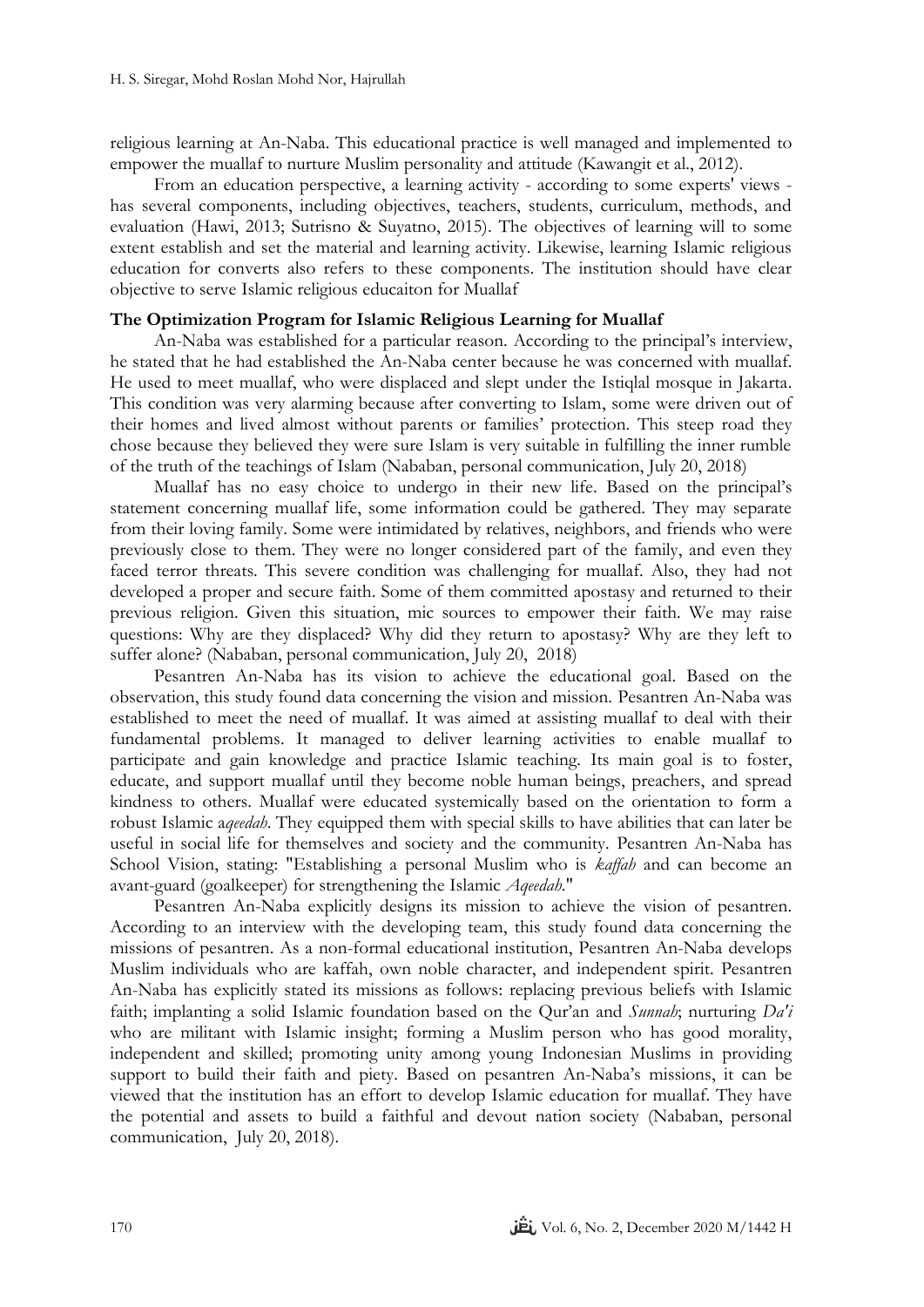| Coaching Program                                            | <b>Education Programs</b>                                                       | Development Program                               |  |  |
|-------------------------------------------------------------|---------------------------------------------------------------------------------|---------------------------------------------------|--|--|
| the<br>1. Providing<br>Islamic faith <i>ageedah</i> through | basics of 1. Organizing non-formal education<br>programs with pesantren pattern | 1. Memorizing the Quran and<br>its interpretation |  |  |
| regular studies                                             | 2. Aspiring to hold formal education                                            | 2. Memorizing the<br>Hadith                       |  |  |
| 2. Providing the basics<br>- of                             | from elementary /MI to<br>tertiary                                              | and its surah                                     |  |  |
| comparative religion                                        | Muslim<br>institutions<br>for<br>the                                            | 3. Mastering Arabic Language                      |  |  |
| training<br>3. Providing sermon                             | community.                                                                      | English<br>4. Mastering                           |  |  |
| and or public lectures.                                     |                                                                                 | Language                                          |  |  |
|                                                             |                                                                                 | 5. Mastering Computer                             |  |  |
|                                                             |                                                                                 | 6. Developing<br>Vocational                       |  |  |
|                                                             |                                                                                 | Education                                         |  |  |

Table 1. Programs for Muallaf Organized by Pesantren An-Naba

| Table 2. Work Programs for Muallaf Organized by Pesantren An-Naba |                    |                     |                   |  |
|-------------------------------------------------------------------|--------------------|---------------------|-------------------|--|
| 10 Prooram.                                                       | Education Programs | Development Program | Vocational Progra |  |

|    | Coaching Program        | <b>Education Programs</b> |                        | Development Program |  | Vocational Program     |     |  |                           |
|----|-------------------------|---------------------------|------------------------|---------------------|--|------------------------|-----|--|---------------------------|
|    | 1. Providing the basics |                           | 1. Organizing          | formal              |  | 1. Memorizing          | the |  | 1. Organizing Vocational  |
|    | of Islamic Aqeedah      |                           | education              | from                |  | Quran<br>and           | its |  | Education                 |
|    | through routine         |                           | elementary to tertiary |                     |  | Interpretation;        |     |  | 2. Organizing Baitul Mal  |
|    | studies carried out     |                           | level (Ma'had 'Aly);   |                     |  | 2. Memorizing Hadith   |     |  | wa Tamwil;                |
|    | every Asr until         |                           | 2. Organizing          | Islamic             |  | and Its History;       |     |  | 3. Establishing           |
|    | Magrib, continued       |                           | Boarding               | School              |  | 3. Arabic proficiency; |     |  | supermarket Anna          |
|    | with tahfid al-Quran;   |                           | Education              | with                |  | 4. English proficiency |     |  | 4. Establishing Hajj and  |
|    | 2. Providing the basics |                           | Integrated             | Patterns            |  |                        |     |  | Umrah Service Center;     |
|    | of Comparative          |                           | (Islamic               | Boarding            |  |                        |     |  | 5. Organizing             |
|    | Religion                |                           | School System).        |                     |  |                        |     |  | Consultation<br>center    |
| 3. | Providing effective     |                           |                        |                     |  |                        |     |  | for<br>comparative        |
|    | sermon training and     |                           |                        |                     |  |                        |     |  | and Islamic<br>religion   |
|    | lectures according to   |                           |                        |                     |  |                        |     |  | law;                      |
|    | methods.<br>current     |                           |                        |                     |  |                        |     |  | Sakinah<br>6. Organizing  |
|    | $(Da'$ wah              |                           |                        |                     |  |                        |     |  | Consultation<br>Family    |
|    | management).            |                           |                        |                     |  |                        |     |  | Center:                   |
|    |                         |                           |                        |                     |  |                        |     |  | 7. Establishing pesantren |
|    |                         |                           |                        |                     |  |                        |     |  | Economic                  |
|    |                         |                           |                        |                     |  |                        |     |  | Cooperative.              |

An-Naba has managed the program and work program to develop its institution for a better result and educational service. Optimization for an organization refers to the process of making the best thing from an organization's predetermined goal. Pesantren An-Naba can conduct optimization efforts. Its programs are in line with the objectives of Islamic education in various levels of education. The aim of Islamic education is ultimately in accordance with the goals of human life and its role as creatures created by Allah. The goal should be directed toward *insân kâmil* (Ramayulis, 2015).

Muallaf should be taught in pesantren with proper and well-designed curriculum. Given this situation, muallaf can meet their need to learn Islam. They can also fulfill their motives in converting to Islam (Hakim, 2019). Even though muallaf have been forced to convert to Islam prior to their marriage, they can learn more from the institution (Hardi, 2019; Kurnia & Sani, 2018). In pesantren for muallaf, they may receive interpersonal relationships and the influence of advice from friends or families, to strengthen their religious conversion process (Noviza, 2015).

# **The Process of Islamic Religious Learning for Muallaf**

a. Stages of Islamic Religious Learning

Based on the observation, this study found that Pesantren An-Naba with the *asatidz* had carried out various formulations, especially in various Islamic learning activities delivered to the muallaf. By doing so, Pesantren An-Naba expected that all muallaf who become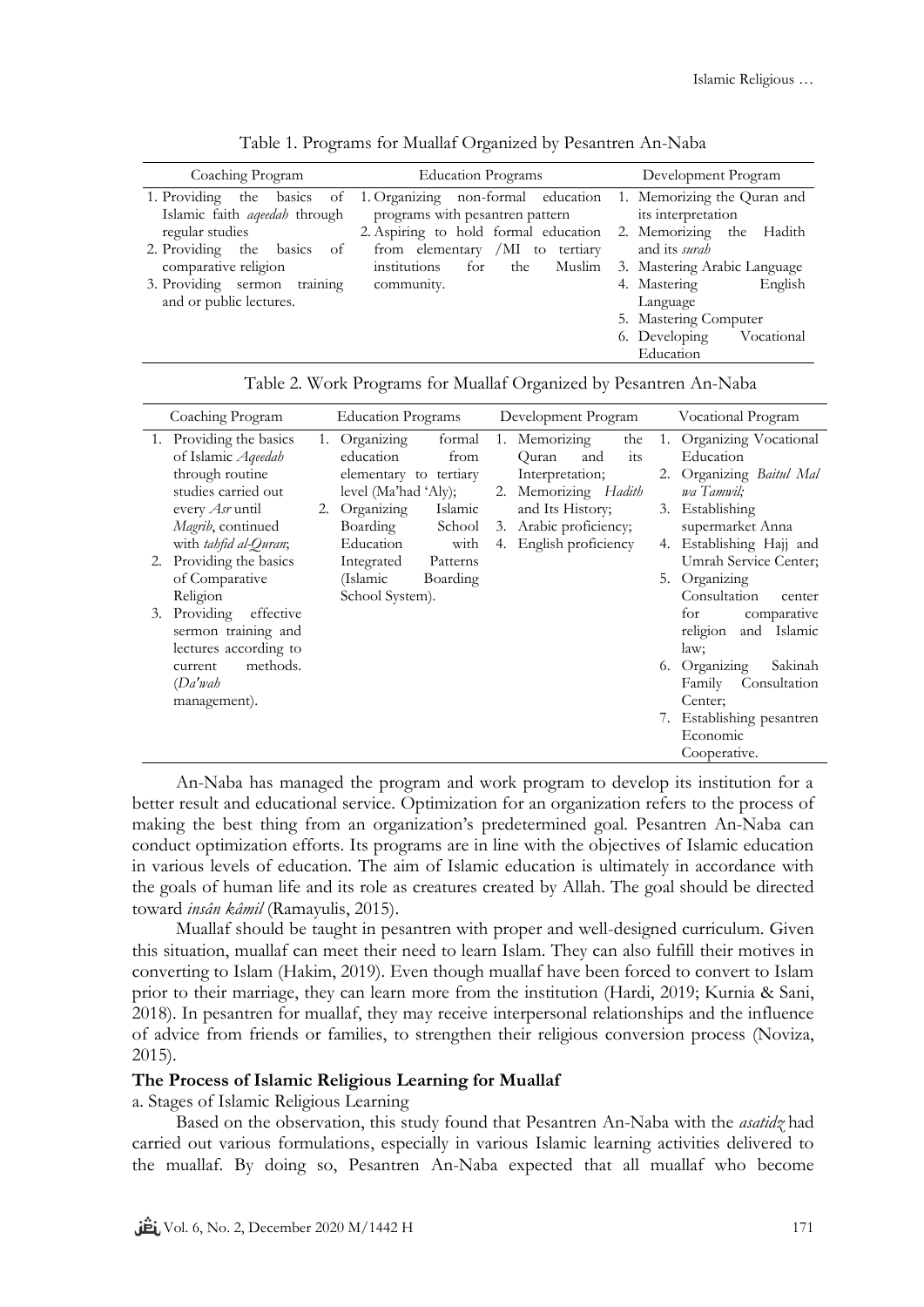permanent students do not feel confused after they converted from their previous religion to Islam. This study found that Pesantren An-Naba featured various formulations of Islamic religious learning activities for muallaf as follows:

1. *Ta'aruf* or Introduction to Islamic Teachings

Based on the interview with *asatidz,* they stated that prospective muallaf who come to the An-Naba Center typically had some goals. One of them is to express their desire to convert to Islam. Those who come to Pesantren An-Naba were not immediately accepted. They were asked several questions to explore their previous experience. They were asked to introduce themselves, their religious background before they convert to Islam, to explain the purpose of their plan to convert to Islam. Those are some of the questions raised by *asatidz* at Pesantren An-Naba Center. Also, the prospective students were accompanied by escorting people who were already Muslim. They usually talked about several things related to Islamic religious conversion (Asatidz, personal communication, July 19, 2018)

*Taaruf* activities, known as the introduction of prospective muallaf to Pesantren An-Naba, exploit them to explore their motivation and decision about Islam. In this process, the prospective muallaf and students at Pesantren An-Naba conducted discussions to familiarize participants with Islamic teachings. *Taaruf* process is done once, but it can be carried out several times until prospective muallaf who will become a student at An-Naba Center feels that he is convinced to embrace and study Islam.

In an interview, the official of Pesantren An-Naba explained the process of *taaruf.* The activities involve how prospective muallaf experience intensive discussion. They were introduced to questions before entering and studying Islam. They were given opportunities to deepen Islamic religious learning further before they converted to Islam with full confidence. After muallaf proceed this *taaruf* activity, they found that they had believed the wrong religion. They were allowed to embrace Islam. This process was intended to prepare muallaf to explain to his family that their religion was wrong when asked or argued. After the prospective muallaf believe that the religion held previously is wrong, the next stage is to convert to Islam with no coercion (Ali, personal communication, July 30, 2018).

*Taaruf* activity has several advantages for Pesantren An-Naba when it comes to knowing the motives of prospect muallaf. In an interview, Pesantren An-Naba's staff states: "unlike in other places, at Pesantren An-Naba, a prospective muallaf who came to convey their desire to embrace and study Islam was officially welcomed, but they were not announced in mosques or public space. At Pesantren An-Naba, prospective muallaf who came were questioned, interviewed. This is to avoid the impression that prospective muallaf plans to convert to Islam and are in a state of the indecisive situation. This was done because there was a bad experience of a prospective muallaf who converted to Islam at Pesantren An-Naba. He had uttered s*hahada* at Pesantren An-Naba, and then he returned home. In his family, he was treated unfavorably, ostracized, and expelled from the house. Based on this experience, Pesantren An-Naba tries to avoid this bad experience for Muallaf by conducting *taaruf.* (Ali, personal communication, September 30, 2018)

The process of *taaruf*, which is conducted through interviews, discussions, and even questions and answers between prospective muallaf at Pesantren An-Naba Center, will provide essential information to gain a bigger picture of prospective muallaf profile and motives. Prospective muallaf gained advantages from *taaruf* process. They know and understand the risks that they will experience once they convert to Islam. Therefore, this *taaruf* process or introduction stage to Islamic religion conversion can be considered a preliminary selection to convince prospective muallaf at Pesantren An-Naba Center. If they passed this process, they are welcomed to join a further stage studying Islamic religion more deeply. They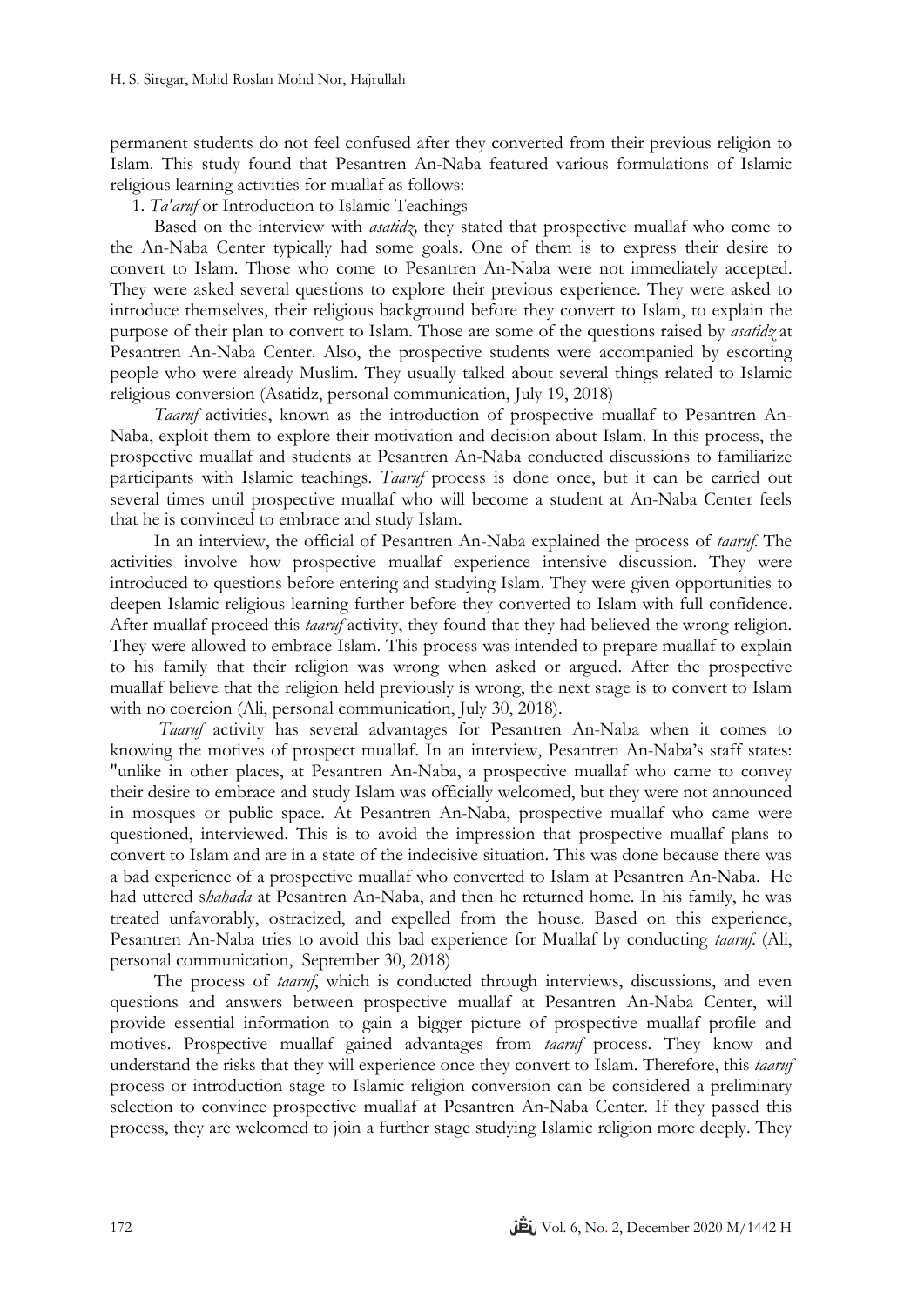are expected to be steadfast, confident, and devoted to studying the Islamic religion. There are no words of regret in the future after they embraced and converted to the Islamic religion.

2. Islamic Religious Learning process at Pesantren An-Naba

According to an interview with Pesantren An-Naba's staff, prospective muallaf can proceed to the second process after they accomplished taaruf process. Prospective muallaf should accomplish the first process of *taaruf* before they could enroll as students at Pesantren An-Naba. Prospective students at Pesantren An-Naba were given a registration form or biodata as prospective Muslim students who will make their *shahada* at the mosque of Pesantren An-Naba Center. In filling out the form, prospective muallaf describes the information required by Pesantren An-Naba official to write the certificate. The certificate will depend on the information given by the prospective muallaf. They were also asked to sign a statement that they want to study Islam and embrace Islam in a conscious, healthy state of mind and body, without any coercion or pressure from anyone and any party (Ali, personal communication, September 30, 2018).

Based on the explanation from the staff of Pesantren An-Naba, the administrative process should be completed by prospective muallaf. If it is not completed or the prospective students do not sign the certificate, the prospective muallaf could not perform the shahada process. If they accomplish the previous process, they can proclaim *shahada.* This process was witnessed by all the *asatidz* as well as other students who had already embraced Islam and settled or became students at Pesantren An-Naba.

There is another process to follow by muallaf after reading *shahada.* Prospective students then follow the Islamic religious learning package. They will foster the basics or foundation of Islam, which is carried out at Pesantren An-Naba. This process is programmed by the supervisors, administrators, and *Asatidz* at Pesantren An-Naba. Next, they must learn and master the twelve basic Islamic religious education materials in twenty-two meetings and within approximately five months. After they participated in learning activities and fostering the basic religion of Islam, they could take the evaluation process. If they pass the learning evaluation process, they were given a certificate of accomplishment and a certificate explaining Islamic religious conversion. Muallaf at Pesantren An-Naba receives the legal certificate. The certificate can prove that the person who possesses the certificate has converted to Islam. When they have a problem in their family concerning their faith, they can use their certificate to show their Islamic religious conversion party (Ali, personal communication, September 30, 2018).

The Islamic religious conversion certificate also serves other functions for Pesantren An-Naba. It is to facilitate communication and friendship between the institution and muallaf. Pesantren can monitor their comprehension of Islamic religious learning. The administrators also invite muallaf, the Trustees at Pesantren An-Naba, to participate in several religious, social, and educational activities at Pesantren An-Naba. This process is intended to nurture prospective students at Pesantren An-Naba, enhance their understanding of Islamic religious learning, and mingle with the other students at Pesantren An-Naba.

3. Islamic Learning Materials in the Islamic Boarding School An-Naba Center

Pesantren An-Naba has prepared and managed learning material for muallaf. According to an interview with the staff, it can be concluded that the basic learning package of Islamic religion at the Islamic Boarding School of the An-Naba Center had been compiled and formulated by administrators, coaches, and *Asatidz*. This is intended to facilitate the stages of learning for muallaf to comprehend Islamic religious learning. Besides, it also facilitates muallaf to learn more effortless to understand the teachings of Islam. The learning material is designed from the basic to advanced Islamic religious learning. This scheme of learning can guarantee the uniformity of muallaf initial understanding of Islamic religious learning. For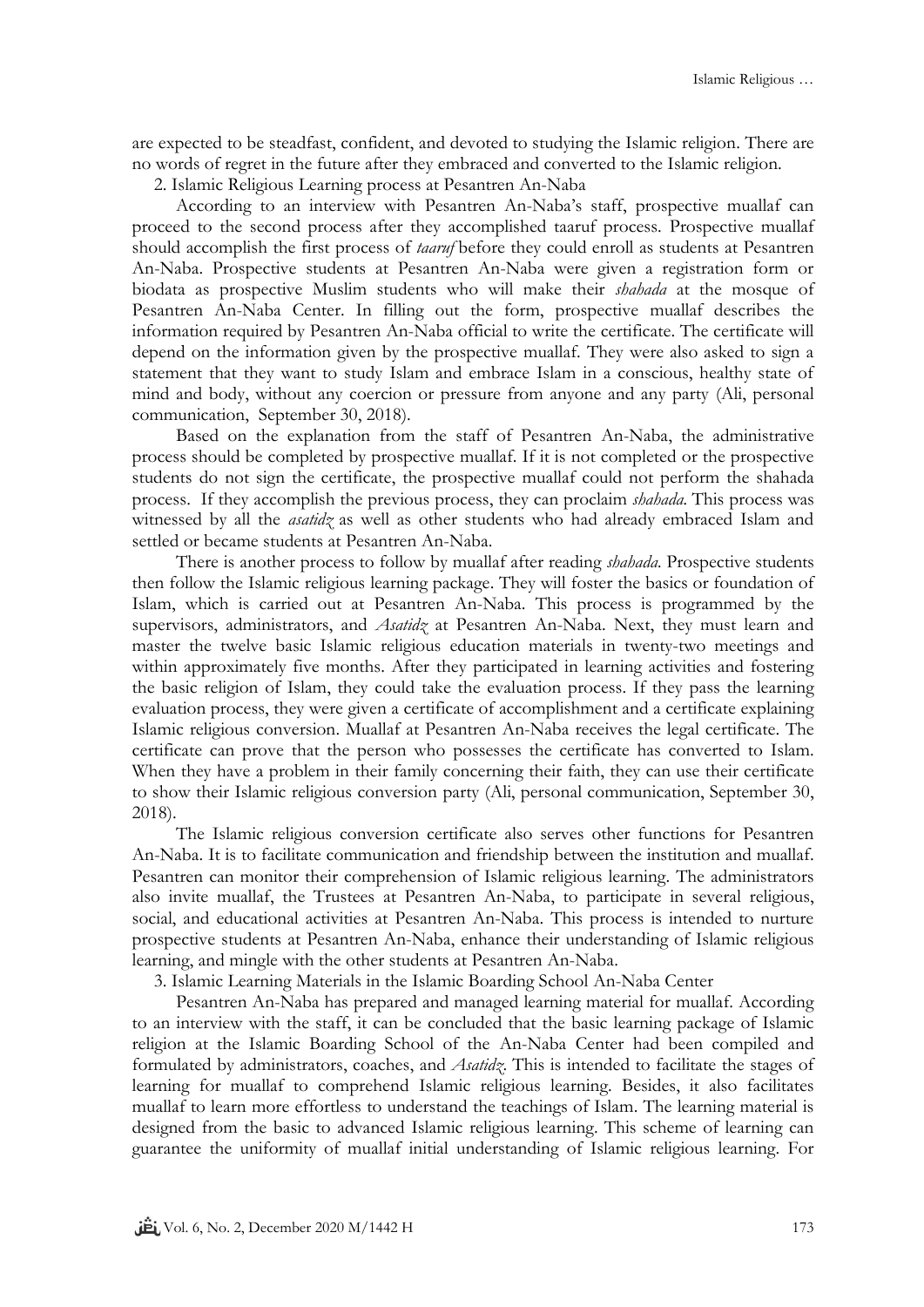| Tabel 5. Dasits of Islamic Religious Learning |          |                                |                       |             |  |  |
|-----------------------------------------------|----------|--------------------------------|-----------------------|-------------|--|--|
| $\overline{1}$                                |          | Meaning of Syahadatain         | 1 x 45 Minutes        |             |  |  |
| $\overline{2}$                                |          | Knowing the rukun of Islam     | $3 \times 45$ Minutes |             |  |  |
| $\overline{\overline{\overline{3}}}$          | Theology | The meaning of Tauhid          | 1 x 45 Minutes        |             |  |  |
| $\overline{4}$                                |          | Arkanuddin                     | 1 x 45 Minutes        |             |  |  |
| 5                                             |          | Syirik                         | 1 x 45 Minutes        | 315         |  |  |
|                                               |          |                                | 7 x 45 Minutes        |             |  |  |
| $\overline{1}$                                |          | Thaharah                       | 1 x 45 Minutes        |             |  |  |
| $\overline{2}$                                |          | Shalat mafrudhoh               | 2 x 45 Minutes        |             |  |  |
| $\overline{\phantom{a}3}$                     | Figh     | Shalat almasnunah              | 1 x 45 Minutes        |             |  |  |
| $\overline{4}$                                |          | Shaum                          | 1 x 45 Minutes        |             |  |  |
| $5\phantom{.0}$                               |          | Muamalah                       | 1 x 45 Minutes        |             |  |  |
|                                               |          | H <i>alal</i> and <i>haram</i> | 1 x 45 Minutes        |             |  |  |
|                                               |          |                                | 7 x 45 Minutes        | 315         |  |  |
|                                               | Al-Quran | Iqra'/Quran                    | 6 x 45 Minutes        | 270         |  |  |
|                                               |          | Total                          | 24 hours              | 900 minutes |  |  |

each prospective Muslim student converts to religion Islam. This scheme can be seen in the table 3.

Tabel 3. Basics of Islamic Religious Learning

According to the staff of Pesantren An-Naba, learning Islam at Pesantren An-Naba for muallaf was divided and adjusted to the time of the students' readiness. This decision is made because the students are divided into several classes and have varying school ages. Some belong to elementary schools, and others belong to junior and senior high schools. Ustadz Ali stated that at pesantren An-Naba: "related to this flexible schedule, this is one of the inhibiting factors in the process of Islamic religious learning for students. The principal, coaches, and management hope to seek solutions for muallaf need by always being ready whenever they want to explore and learn Islam" (Ali, personal communication, September 30, 2018).

4. The method of Islamic Religious Learning Methods for muallaf at Pesantren An-Naba

Based on the observation, this study found data concerning the method of Islamic religious learning at Pesantren An-Naba. To deliver the material of Islamic religious learning, Pesantren An-Naba has several methods to apply. Two methods were frequently used, that is the method of discussion and question and answer. They were applied in teaching and learning activities at Pesantren An-Naba to explore the extent of the students' knowledge and insights. They also allowed students to express and communicate their problems to receive insight and suggestions from others.

Based on an interview with the teacher at pesantren An-Naba, there are some explanations for using the methods to deliver Islamic religious learning. The discussion method, question, and answer, and other methods were deliberately applied at Pesantren An-Naba to have more chances to understand the Islamic learning material. The more they are used to various Islamic learning material methods, the better their understanding of Islam religion. (Ali, personal communication, September 30, 2018).

Pesantren An-Naba also applied another method to deliver Islamic religious learning for muallaf. Based on the observation, this study found that pesantren An-Naba for students to participate in a learning session every Friday after the *Ashar* Prayer. This session discusses various Islamic religious learning themes such as *fiqh*, *tauhid*, worship, and morals. This study was carried out to broaden students' insight at pesantren An-Naba. This method is expected to deliver Islamic religious learning as well as to strengthen their faith further. In the afternoon lecture, pesantren An-Naba also invited the *da'i* (preacher), who were experts in their fields, to teach the students. The Friday prayers often raise the theme of Islamic religious learning currently being discussed in their class.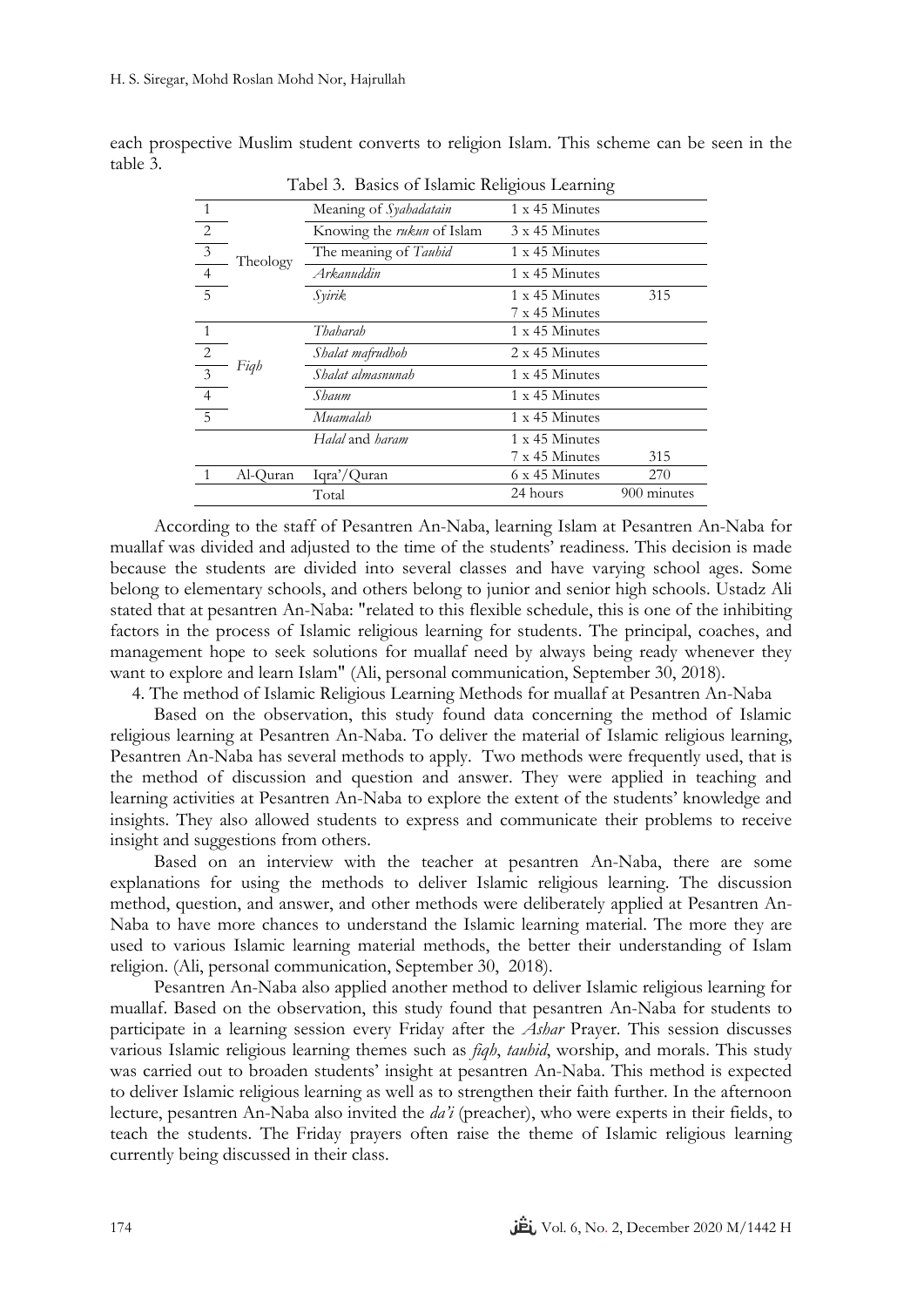Pesantren An-Naba also applied other methods to deliver Islamic religious learning. Based on the observation, this study found that Pesantren An-Naba provided the students the freedom to mingle with pesantren's society. With the society around pesantren, students were allowed to follow the study agenda in society, participate in social activities, participate in the youth organization's activities, and various sports activities involving residents. This method aimed to build their proper insight into their Islamic religious learning correlated to their religion and social life.

In studying Quran, Pesantren An-Naba applied Al-Bana method to teach muallaf students. Based on the observation, this study found that Al-bana method was applied to improve students' ability to read and write Quran. This method requires teachers and students to use cassettes or Compact Discs as a first step to learns from listening. Next stage, the students will learn to read through a Compact Disc. Another method of learning to read and write Qur'an is *Iqra* Method. For those students who start learning to read Qur'an, this method combines eight ways or teaching material, namely: 1) structural analytic (introducing *hijaiyah* letters with synthetic words that are easy to remember); 2) kinesthetic (memorizing by writing again); 3) examination (testing of what has been learned); 4) transliteration (learning how to read/pronounce Qur'an in Indonesian); 5) interactive (using Video Compact Disc media in teaching); 6) systematic (featuring structured material); 7) illustration guide (making learning more dynamic and directed); 8) color coding (making it easy to learn recitation with color codes as a method to distinguish *tajwid* or reading Qur'an rules). Pesantren An-Naba tried its best to carry out Islamic religious learning programs, especially Quran, with ease. This program was intended not only for muallaf students but also for anyone who wanted to learn to read and write Qur'an. In detail, an essential program consisted of 14 meetings. For *tahsin* program, there were eight meetings to accomplish the program.

5. The Media of Islamic Religious Learning for muallaf at Pesantren An-Naba

There are several media used to deliver Islamic religious learning at Pesantren An-Naba. Based on an interview with the teacher, this study concluded several learning media. The media included tools needed for discussions, whiteboard aids, LCD projectors, chapters of books, and other relevant accessories. Also, the administrators and the *asatidz* deployed digital media to teach muallaf students Islamic religious learning. They used social media applications such as WhatsApp, Facebook, Twitter, and the website. This type of media was deployed to provide broader access for busy students with their profession and work. Those media enabled students to access Islamic religious learning to learn Islam and add insight into their knowledge (Ali, personal communication, September 30, 2018).

There are several types of programs that Pesantren An-Naba managed to teach muallaf Islamic religious learning in terms of habit formation. The types of habit formation can be seen in the table 4.

| No. | The Implementation of Islamic                                | Forms of Activities for implementing Islamic |  |  |  |
|-----|--------------------------------------------------------------|----------------------------------------------|--|--|--|
|     | religious Learning                                           | religious Learning                           |  |  |  |
|     |                                                              | a. Greetings or salam                        |  |  |  |
| 1   |                                                              | b. Implementation of learning                |  |  |  |
|     | Islamic Religious learning in form of<br>habituation program | c. Learning to recite the Qur'an and Iqro'   |  |  |  |
|     |                                                              | d. Praying five times a day                  |  |  |  |
|     |                                                              | e. Paying infaq and shadaqoh                 |  |  |  |
|     |                                                              | f. Fasting                                   |  |  |  |
| 2   | Spontaneous habit                                            | a. Infaq and sodagoh                         |  |  |  |
|     |                                                              | a. exhibiting good morality                  |  |  |  |
| 3   | Conditioned habituation                                      | b. Maintaining cleanliness                   |  |  |  |
|     |                                                              | c. Maintaining association                   |  |  |  |

| Table 4. Forms of Islamic Religious Learning for muallaf at Pesantren An-Naba |  |  |  |
|-------------------------------------------------------------------------------|--|--|--|
|-------------------------------------------------------------------------------|--|--|--|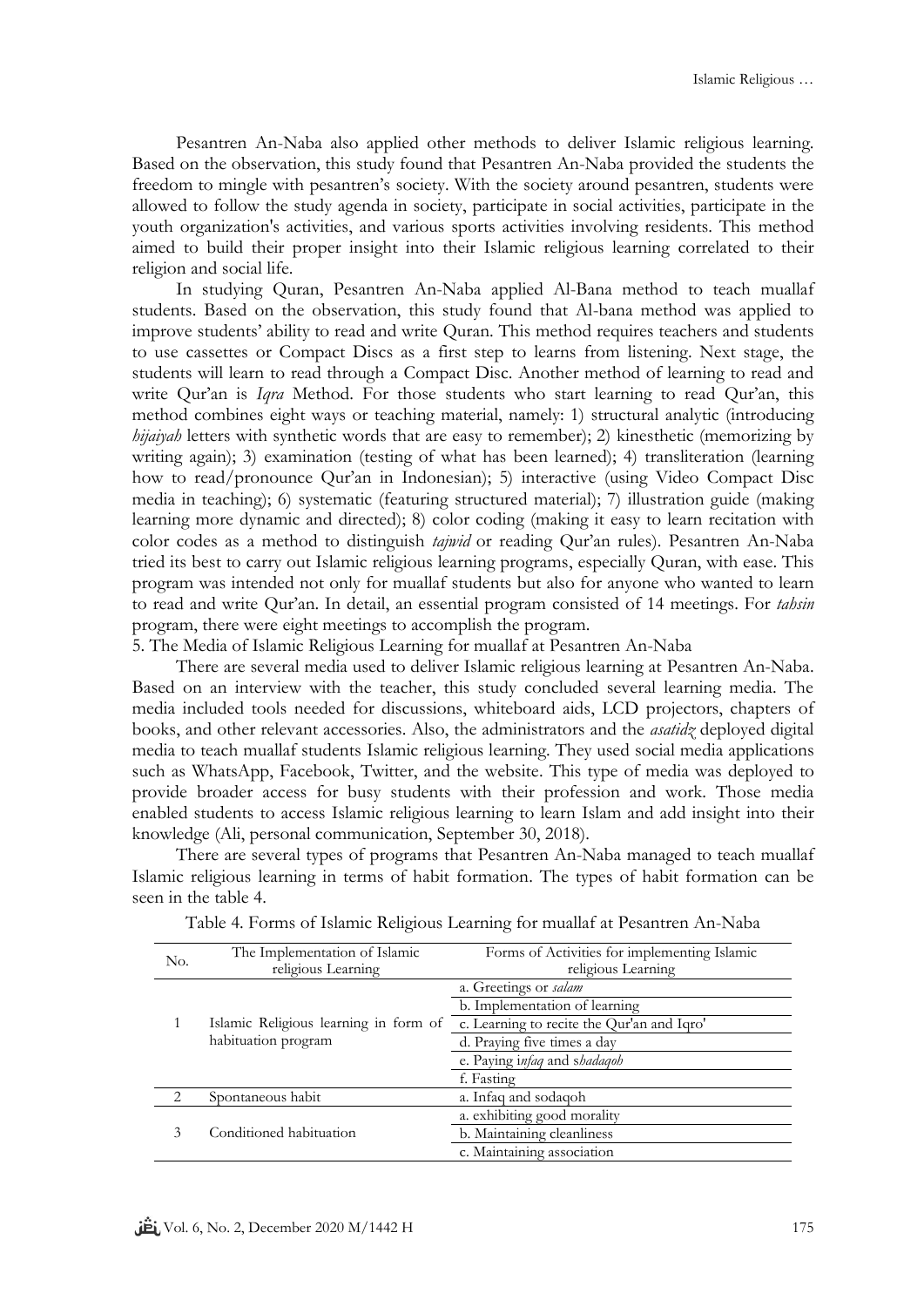Pesantren An-Naba provides Islamic Religious learning for muallaf, and it offers a variety of methods and media for Islamic religious learning. It sets the objectives of Islamic religious learning, which are oriented towards the introduction of Islam through the strengthening of muallaf faith, da'wah, and the Qur'an recitation. The material of Islamic religious learning consisted of Islamic knowledge and self-development. The method used is a combination of the methods which is implemented in schools and pesantren. Pesantren An-Naba applied formal institutions by using the school method. On the other hand, non-formal learning was applied through pesantren. The evaluation of Islamic religious learning was carried out regularly; daily, weekly, and monthly.

In the context of religious conversion, when a person has officially experienced a new nuance in belief, he is required to be able to know the values of a new religious system, to behave according to the new system, to be able to adjust and carry out activities according to the new religion. In pesantren for muallaf, the religious conversion will be supported to achieve a person's life which is adjusted to Islamas their new religious identity (Abdillah & Sjafei, 2019). When a person is converted to Islam, he or she learns to adapt to many things about the new religious system. In pesantren muallaf, they are taught to familiarize with the islamic norms and habits. They can try to avoid their previous habits which are not in accordance with Islam such as pork, abstinence from drinking alcohol, prostitution, lying, and gambling (Emang, 2014).

A number of muallaf admitted that before their religious conversion experience, they were confused about finding people or institutions that could help them answer religious problems. They have problems in carrying out Islamic teachings, especially the pillars of Islam. The problems include feeling lazy to perform praying and fasting Ramadan, lacking awareness of converts, feeling doubt in carrying out obligations, taking time to carry out their obligations, and looking for conformity in deepening Islamic teachings (Supriadi, 2018).

There are some implications for students at Pesantren An-Naba who participated in Islamic religious learning. They include: (1) nurturing the character of the students; migrating from negative to positive in all dimensions of life, (2) nurturing an attitude of militancy in implementing Islamic teachings; forming the habit of *istiqamah*, (3) memorizing the Qur'an (4) loving the Qur'an (5) being a reliable preacher. The students can achieve those conditions if they follow the program of Islamic religious learning at Pesantren An-Naba (Shidiq & Hidayatus, 2018).

# **CONCLUSION**

This study investigated Islamic religious learning for muallaf at Pesantren An-Naba relating to the objectives of optimization and implementation. Islamic religious learning objectives include improving learning quality, having an ideal Muslim personality, having morality, and achieving good Muslim personalities. Pesantren An-Naba optimized Islamic religious learning for muallaf through several efforts. The design of Islamic religious learning programs in the muallaf community consists of coaching programs such as providing basics of *aqidah Islamiyah* through systematic studies, comparative religion basics, providing sermon training, or public lectures. It also featured educational programs, including organizing non-formal education programs with Islamic Boarding School, aspiring to hold formal education from the elementary/MI levels to universities for the muallaf. The last is the development program, consisting of memorizing the Qur'an and its interpretation, memorizing the *hadith* and *surah*, mastering Arabic, mastering English, mastering computers, and developing vocational education. Islamic religious learning implementation covered several aspects, such as *taaruf*, after muallaf accomplished this process, they proceed with Islamic religious learning implementation. This process allowed muallaf students at Pesantren An-Naba to participate in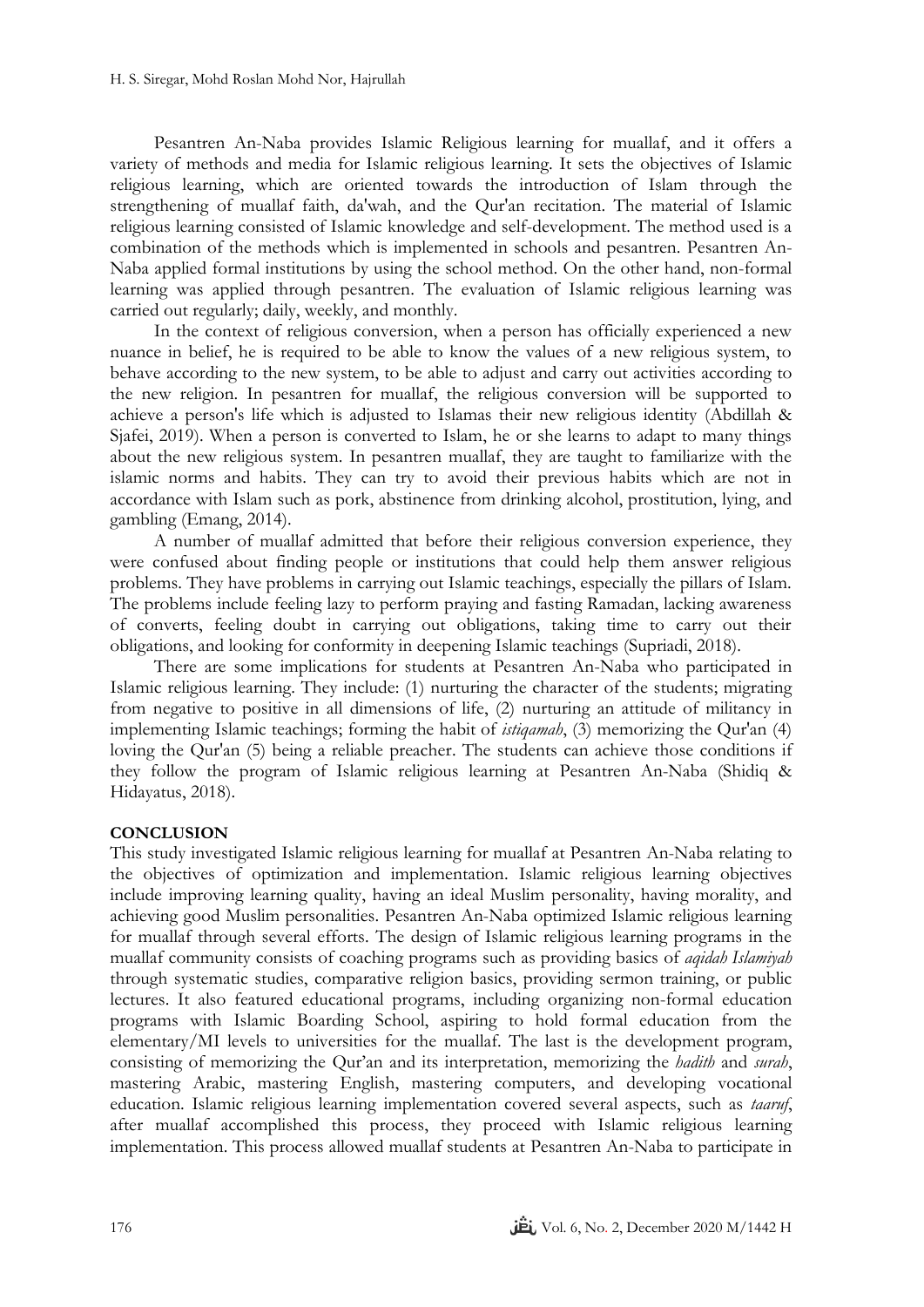Islamic religious learning with material that has been designed by pesantren. They also experience several methods of Islamic religious learning. They were also exposed to the media, both conventional and digital, to comprehend Islamic religious learning at pesantren.

# **BIBLIOGRAPHY**

- Abdillah, A., & Sjafei, M. S. (2019). Konversi Agama (Studi Fenomenologi pada Mualaf Tionghoa di Kota Banda Aceh). *Jurnal Ilmiah Mahasiswa FISIP Unsyiah*, *4*(4). Retrieved from http://www.jim.unsyiah.ac.id/FISIP/article/view/12933
- Abdullah, S. F., Salim, S., Dahaman, M. A., Hamid, S. A., & Rahman, M. N. A. (2018). Muallaf Da'wah Activities in kedah: Challenges and Solutions. *Journal of Social Sciences Research*, *Special Issue 6*, 1125-1131. https://doi.org/10.32861/jssr.spi6.1125.1131
- Boz, T. (2011). Religious Conversion, Models and Paradigms. *Epiphany: Journal of Transdisciplinary Studies, 4* (1), 128-145.
- Chauhan, N. (2017). Religious Conversion and Freedom of Religion in India: Debates and Dilemmas. *ILI Law Review. I,* 126-136.
- Buxant, C. et al.,. (2009). Contemporary Conversions: Compensatory Needs or Self-Growth Motives?. *Research for the Social Scientific Study of Religion, 20,* 47-68.
- Emang, R. (2014). *Konversi Agama dan Strategi Pembinaannya di Kota Makassar* (Master's thesis, UIN Alauddin Makasar)*.* Retrieved from http://repositori.uinalauddin.ac.id/id/eprint/700/
- Gepu, W., et al., (2018). Religious Conversion towards Hindu Kaharingan to Christianity*. International Journal of Linguistics, Literature and Culture. 4* (4), 25-37.
- Hadidjah, & Karman. (2010). *Pengantar Studi Islam*. Hilliana Press.
- Hakim, R. (2013). Pola Pembinaan Mualaf di Kabupaten Sidrap Sulawesi Selatan. *Jurnal Al-Qalam*, *19*(1). https://doi.org/ttp://dx.doi.org/10.31969/alq.v19i1.150
- Hakim, R. (2019). The Improvement of Students' Competence in Islamic Education Programme through Tahsin Al-Quran Activities. *Khalifa: Journal of Islamic Education*, *3*(1), 35-55. http://kjie.ppj.unp.ac.id/index.php/kjie/article/view/21
- Hardi, N. M. (2019). Komunikasi Antarbudaya Etnis Tionghoa dan Pribumi di Kota Palembang. *Jurnal RASI*, *1*(1), 73-91.
- Harun, S., et. al.,. (2012). Factors That Influences Religious Conversion Among Muslim Splinter Groups In Indonesia. *OIDA International Journal of Sustainable Development, 05 (08),* 11-20.
- Hawi, A. (2013). *Kompetensi Guru Pendidikan Agama Islam*. Rajawali Press.
- Hidayati, S. (2014). Problematika Pembinaan Muallaf di Kota Singkawang dan Solusinya melalui Program Konseling Komprehensif. *Jurnal Dakwah*, *XV*(1), 111–136. https://doi.org/10.14421/jd.2014.15106
- Isbah, M. F. (2020). Pesantren in the Changing Indonesian Context: History and Current Developments. *Qudus International Journal of Islamic Studies*, *8*(1), 65–106. https://doi.org /10.21043/QIJIS.V8I1.5629
- James, W. (1967). *The Varieties of Religious Experience*. The Macmillan Company.
- [Kilbourne,](javascript:;) B. & [James](javascript:;) T. R*. (*1989*).* Paradigm Conflict, Types of Conversion, and Conversion Theories *Sociology of Religion*, *50 (1),* 1–21. https://doi.org/ 10.2307/3710915.
- Kawangit, M. R., Don, A. G., & Mohamad, A. D. (2012). Dakwah kepada Golongan Muallaf Orang Asli di Kelantan. *Al-Hikmah: Journal of Islamic Dakwah*, *4*(4), 87-105. http://spaj.ukm.my/jalhikmah/index.php/jalhikmah/article/view/21
- Kurnia, R., & Sani, K. (2018). Penanaman Nilai-nilai Agama Islam di Kalangan Keluarga Muallaf. *FITRA: Jurnal Pendidikan Islam*, *4*(1), 39–49.